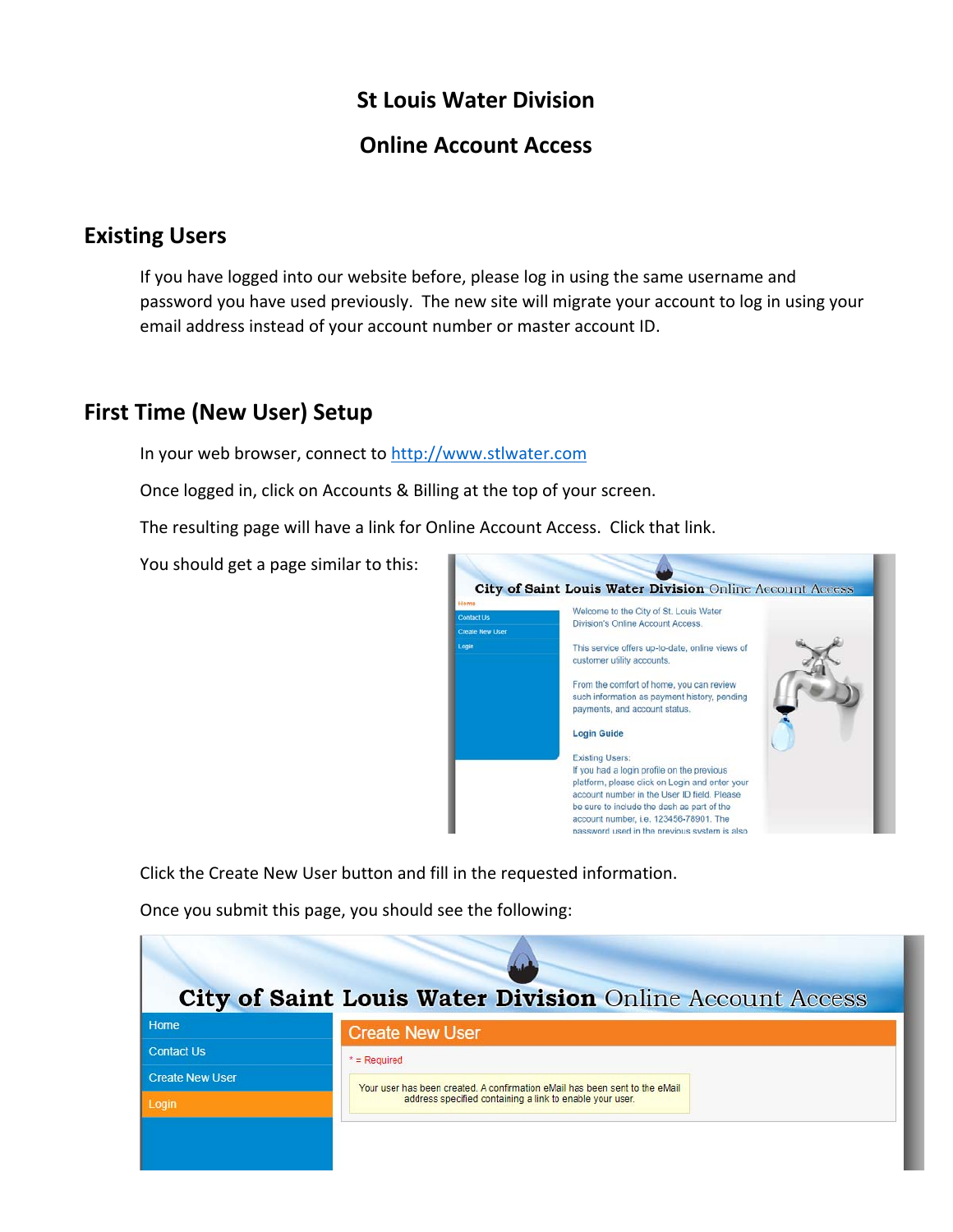You will also receive an email with a link to activate your account. It should look something like



Once you click that link, you should see a page like this:

| City of Saint Louis Water Division Online Account Access |                                                           |  |  |
|----------------------------------------------------------|-----------------------------------------------------------|--|--|
| Home                                                     | <b>Enable Email</b>                                       |  |  |
| <b>Contact Us</b>                                        |                                                           |  |  |
| <b>Create New User</b>                                   | Your eMail has been enabled. You may now use it to login. |  |  |
| Login                                                    |                                                           |  |  |
|                                                          |                                                           |  |  |
|                                                          |                                                           |  |  |
|                                                          |                                                           |  |  |

You should now be able to log in. Click on the Login button on the lefthand side of the page.

| Home                   |                                                                                                                           |
|------------------------|---------------------------------------------------------------------------------------------------------------------------|
| <b>Contact Us</b>      | Welcome to the City of St. Louis Water<br>Division's Online Account Access.                                               |
| <b>Edit My Profile</b> |                                                                                                                           |
| Logoff                 | This service offers up-to-date, online views of                                                                           |
| <b>Select Account</b>  | customer utility accounts.                                                                                                |
|                        | From the comfort of home, you can review<br>such information as payment history, pending<br>payments, and account status. |
|                        | <b>Login Guide</b>                                                                                                        |
|                        | <b>Existing Users:</b>                                                                                                    |
|                        | If you had a login profile on the previous                                                                                |

Once logged in, you should see the following menu: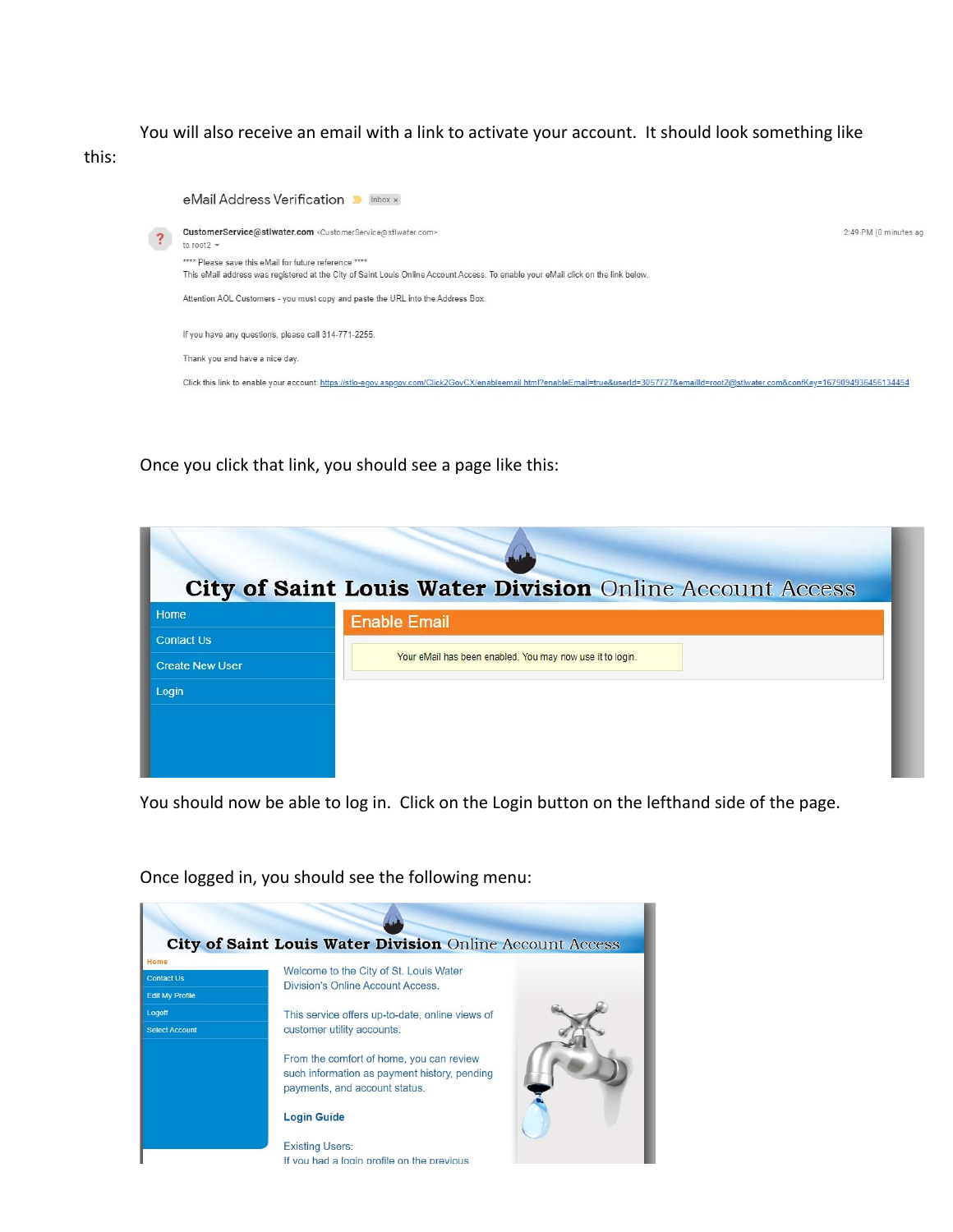Click the Select Account Button. You will see a page that says No locations are associated with your User ID. Click the Manage Accounts button.

|                        | City of Saint Louis Water Division Online Account Access |
|------------------------|----------------------------------------------------------|
| Home                   | <b>Utility Accounts</b>                                  |
| <b>Contact Us</b>      | No locations are associated with your User ID.           |
| <b>Edit My Profile</b> |                                                          |
| Logoff                 |                                                          |
| <b>Select Account</b>  |                                                          |
| <b>Manage Accounts</b> |                                                          |
|                        |                                                          |
|                        |                                                          |
|                        |                                                          |

The next page will contain an "Add Account" link to add your Utility Account to your online account:

| Home                   | <b>Add/Delete Account</b>                                                 |
|------------------------|---------------------------------------------------------------------------|
| <b>Contact Us</b>      | No accounts associated with your User ID.                                 |
| <b>Edit My Profile</b> | You can add accounts to your User ID by clicking on the link. Add Account |
| Logoff                 |                                                                           |
| <b>Select Account</b>  |                                                                           |
| <b>Manage Accounts</b> |                                                                           |

You will be prompted for your account number, Cycle Number, and Route Number. All of this information can be located in the top right corner of your billing statement. Cycle and Route numbers should be entered as 2 digits, so Cycle 1 should be entered as 01.